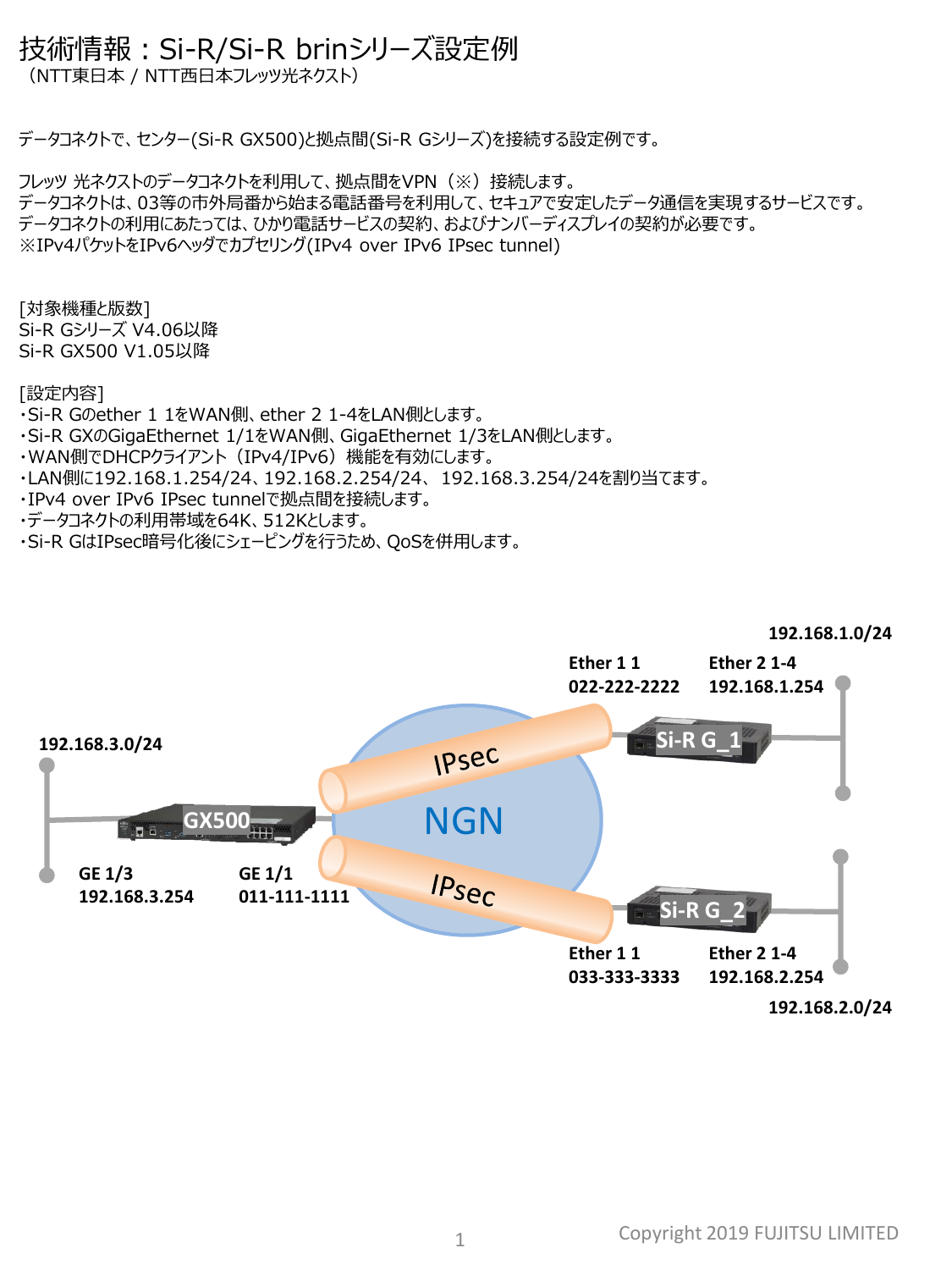```
[設定例]
・sir2-keyにはIPsec鍵を設定してください。
GX500設定例
ip route 192.168.1.0 255.255.255.0 tunnel 1
ip route 192.168.2.0 255.255.255.0 tunnel 2
!
ip dhcp client-profile DHCPv4
retries infinity
ngn enable
exit
!
ipv6 route ::/0 dhcp port-channel 1
!
ipv6 dhcp client-profile DHCPv6
option-request prefix-delegation
option-request sip-server
option-request sip-server-domain
retries infinity
ngn enable
exit
!
snmp-server source-interface port-channel 3
!
logging console level informational
!
hostname GX500
!
crypto ipsec udp-encapsulation nat-t
crypto ipsec udp-encapsulation-force
!
crypto ipsec policy P2
set pfs group5
set security-association lifetime seconds 3600
set security-association transform-keysize aes 256 256 256
set security-association transform esp-aes esp-sha256-hmac
exit
!
crypto ipsec selector SELECTOR
src 1 ipv4 any
dst 1 ipv4 any
exit
!
crypto isakmp log sa
crypto isakmp log session
crypto isakmp log negotiation-fail detail
crypto isakmp negotiation retry timer 5 limit 2 timer-max 5 guard-time 0
crypto isakmp security-association softlimit initiate seconds 90
crypto isakmp security-association softlimit respond seconds 30
!
```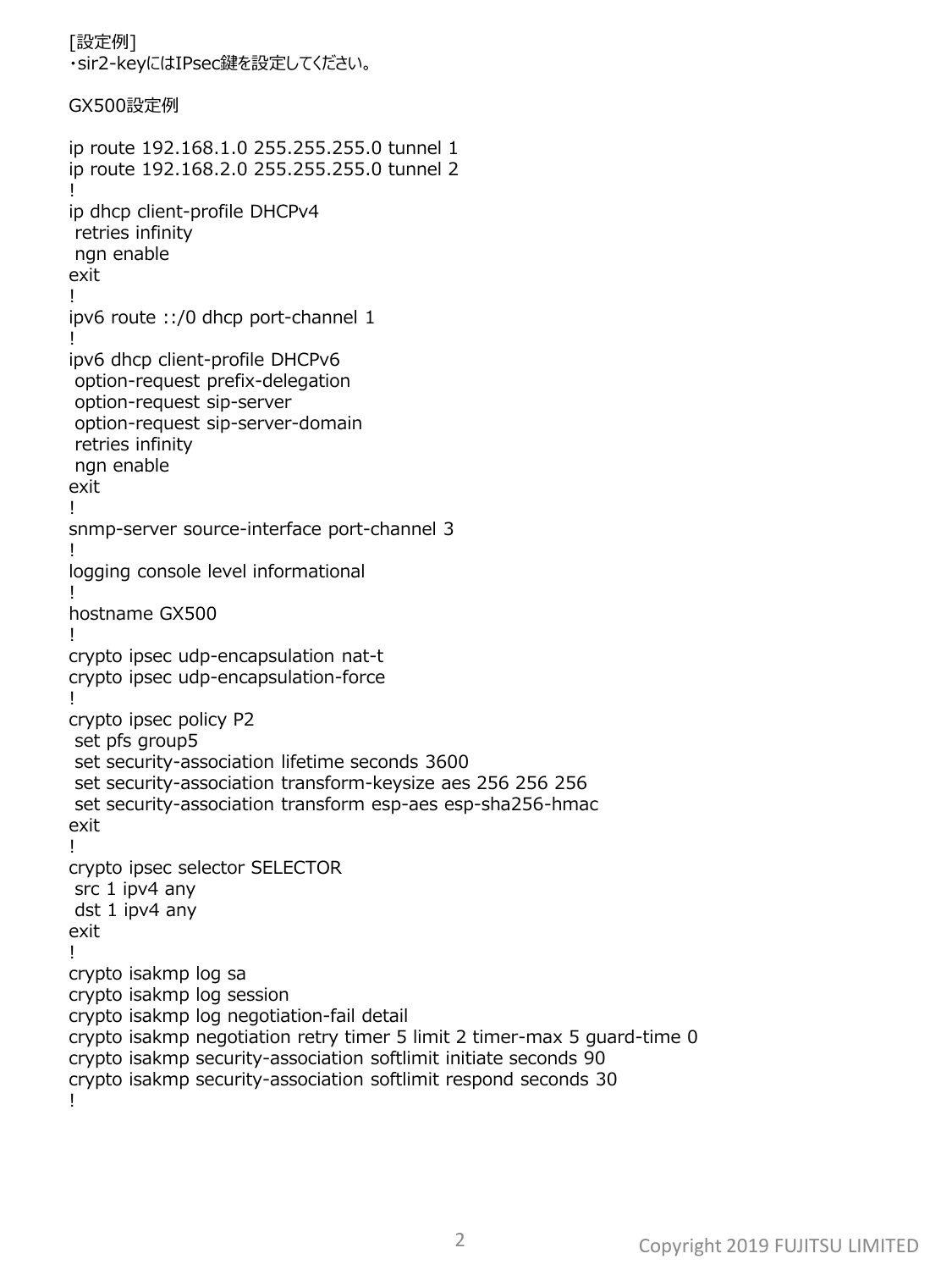```
crypto isakmp policy P1
authentication pre-share
encryption aes
encryption-keysize aes 256 256 256
group 5
hash sha-256
exit
!
crypto isakmp profile 0222222222
match identity tel-key-id 0222222222 sha-256
self-identity tel-key-id 0111111111 sha-256
set isakmp-policy P1
set ipsec-policy P2
set peer sip-profile 0222222222
ike-version 2
local-key sir2-key
exit
!
crypto isakmp profile 0333333333
match identity tel-key-id 0333333333 sha-256
self-identity tel-key-id 0111111111 sha-256
set isakmp-policy P1
set ipsec-policy P2
set peer sip-profile 0333333333
ike-version 2
local-key sir2-key
exit
!
crypto session release idle-time 60
!
crypto map 0222222222 ipsec-isakmp
match address SELECTOR
set isakmp-profile 0222222222
exit
!
crypto map 0333333333 ipsec-isakmp
match address SELECTOR
set isakmp-profile 0333333333
exit
!
ngn sip use enable
ngn sip log session
ngn sip log registrar
ngn sip log session-fail
ngn sip log limit
ngn sip agent 0 bind port-channel 1
!
```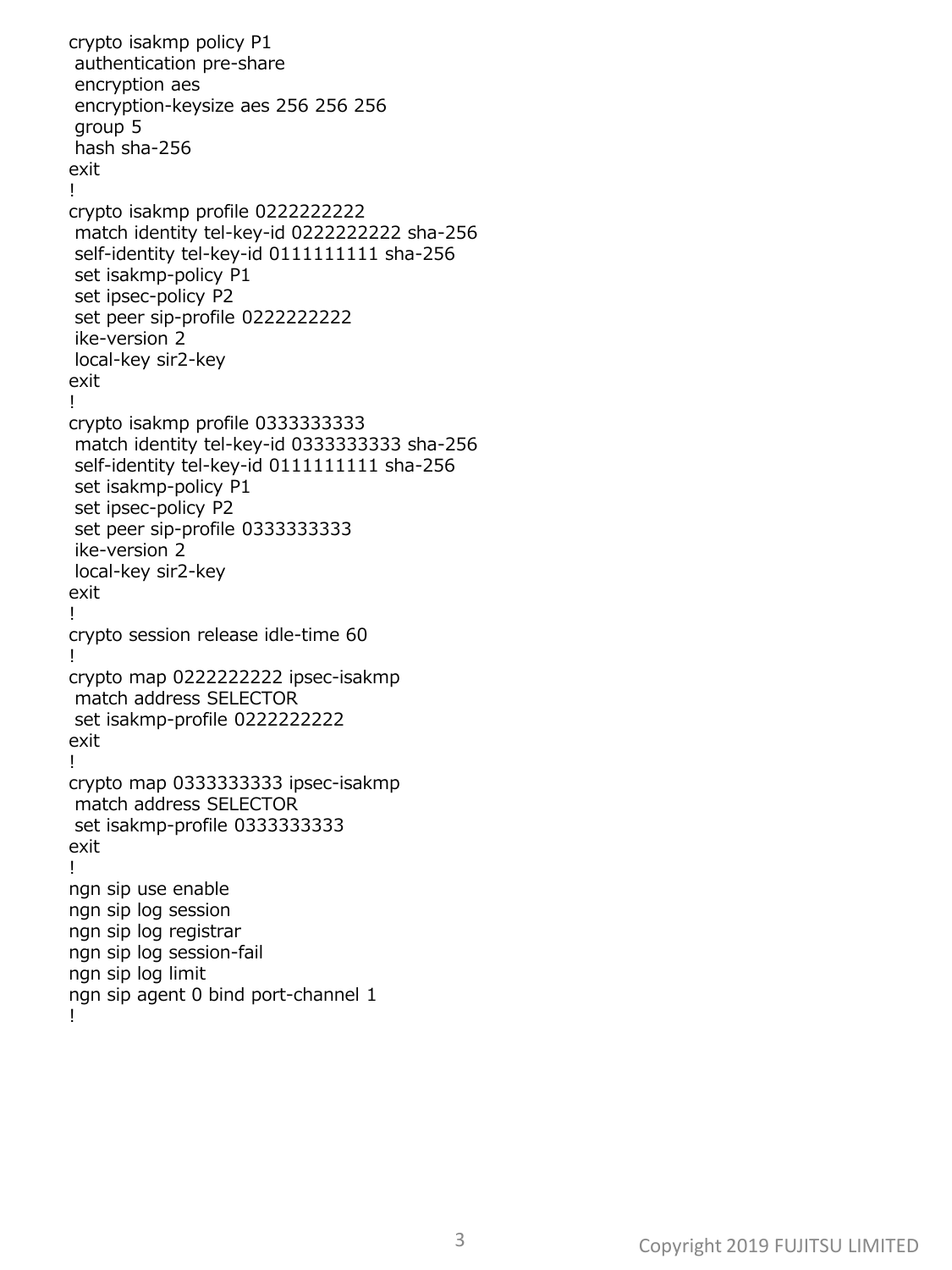ngn sip profile 0222222222 remote dial 0 number 0222222222 remote dial 0 speed 64k exit ! ngn sip profile 0333333333 remote dial 0 number 0333333333 remote dial 0 speed 64k exit ! interface GigaEthernet 1/1 channel-group 1 exit ! interface GigaEthernet 1/3 channel-group 3 exit ! interface Port-channel 1 ip dhcp service client ip dhcp client-profile DHCPv4 ipv6 enable ipv6 address dhcp port-channel 1 ::1/64 ipv6 nd receive-ra ipv6 dhcp service client ipv6 dhcp client-profile DHCPv6 exit ! interface Port-channel 3 ip address 192.168.3.254 255.255.255.0 exit ! interface Tunnel 1 ip unnumbered port-channel 3 tunnel mode ipsec map 0222222222 exit ! interface Tunnel 2 ip unnumbered port-channel 3 tunnel mode ipsec map 0333333333 exit ! line console exec-timeout 0 exit ! line telnet exec-timeout 0 exit ! end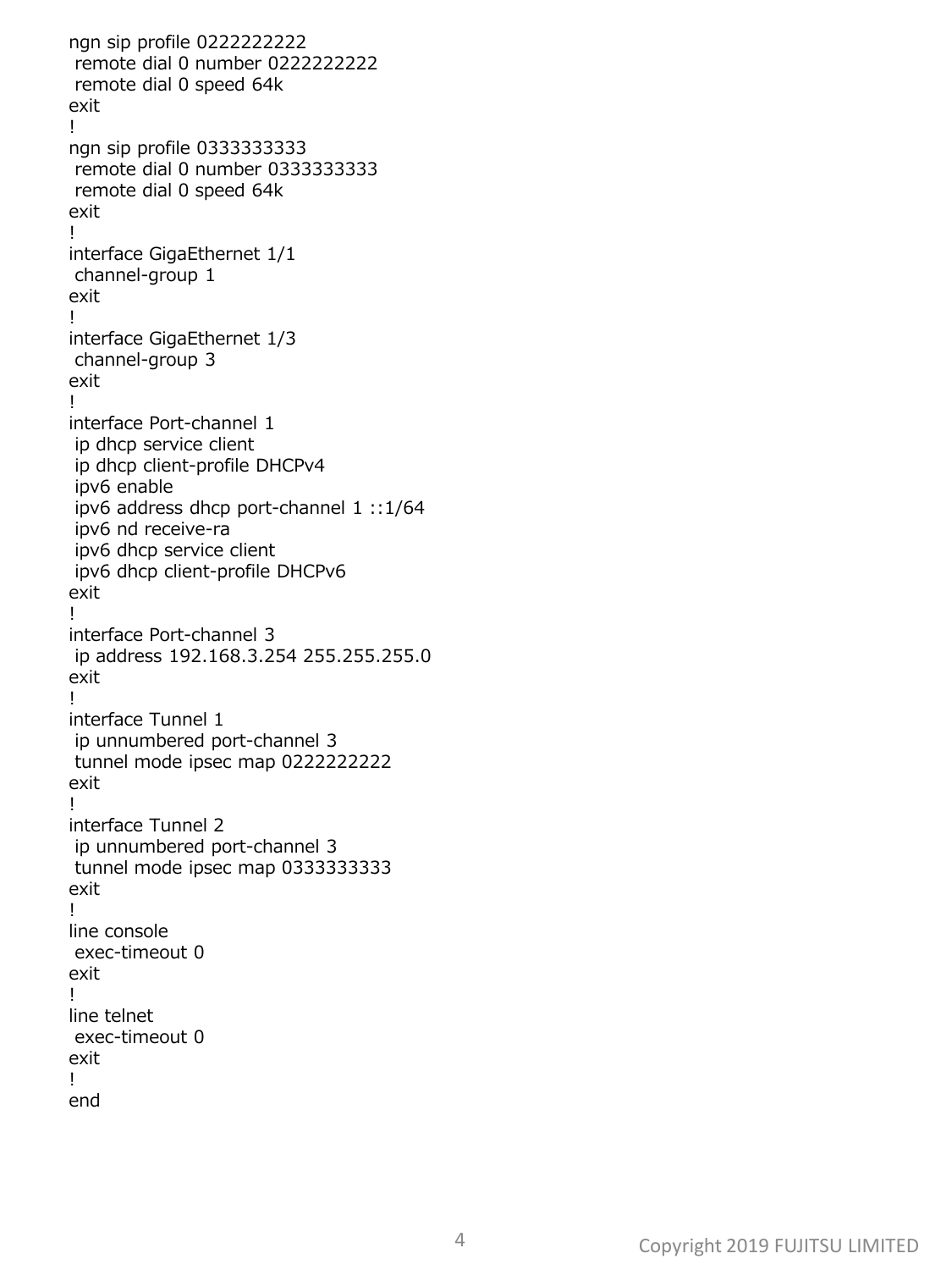[設定例] ・sir2-keyにはIPsec鍵を設定してください。

Si-R G\_1設定例

ether 1 1 vlan untag 1001 ether 2 1-4 vlan untag 1002 lan 0 ip dhcp service client lan 0 ip route 0 default dhcp 1 1 lan 0 ipv6 use on lan 0 ipv6 address 0 dhcp@lan0::/64 lan 0 ipv6 route 0 default dhcp 1 1 lan 0 ipv6 dhcp service client lan 0 ipv6 dhcp client option na off lan 0 ipv6 dhcp client option pd on lan 0 vlan 1001 lan 1 ip address 192.168.1.254/24 3 lan 1 vlan 1002 remote 1 name GX500 remote 1 shaping on 512k remote 1 ap 0 name IPsec remote 1 ap 0 datalink type dataconnect remote 1 ap 0 dial 0 number 0111111111 remote 1 ap 0 dial 0 speed 512K remote 1 ap 0 idle 1m remote 1 ap 0 ipsec type ikev2 remote 1 ap 0 ipsec ike protocol esp remote 1 ap 0 ipsec ike encrypt aes-cbc-256 remote 1 ap 0 ipsec ike auth hmac-sha256 remote 1 ap 0 ipsec ike pfs modp1536 remote 1 ap 0 ipsec ike lifetime 1h remote 1 ap 0 ipsec ike esn disable remote 1 ap 0 ike local-idtype tel key id on remote 1 ap 0 ike remote-idtype tel\_key\_id on remote 1 ap 0 ike name local 0222222222 remote 1 ap 0 ike name remote 0111111111 remote 1 ap 0 ike shared key text sir2-key remote 1 ap 0 ike proposal 0 encrypt aes-cbc-256 remote 1 ap 0 ike proposal 0 hash hmac-sha256 remote 1 ap 0 ike proposal 0 pfs modp1536 remote 1 ap 0 ike proposal 0 prf hmac-sha256 remote 1 ap 0 ike nat-traversal use on remote 1 ip route 0 192.168.3.0/24 1 60 remote 1 ip priority 0 any any any any any any express remote 1 ip msschange 1280 loopback ip address 0 192.168.1.254 ngn sip use on ngn sip bind lan 0 syslog pri error,warn,info syslog facility 23 time auto server 0.0.0.0 dhcp time zone 0900 consoleinfo autologout 8h telnetinfo autologout 5m terminal charset SJIS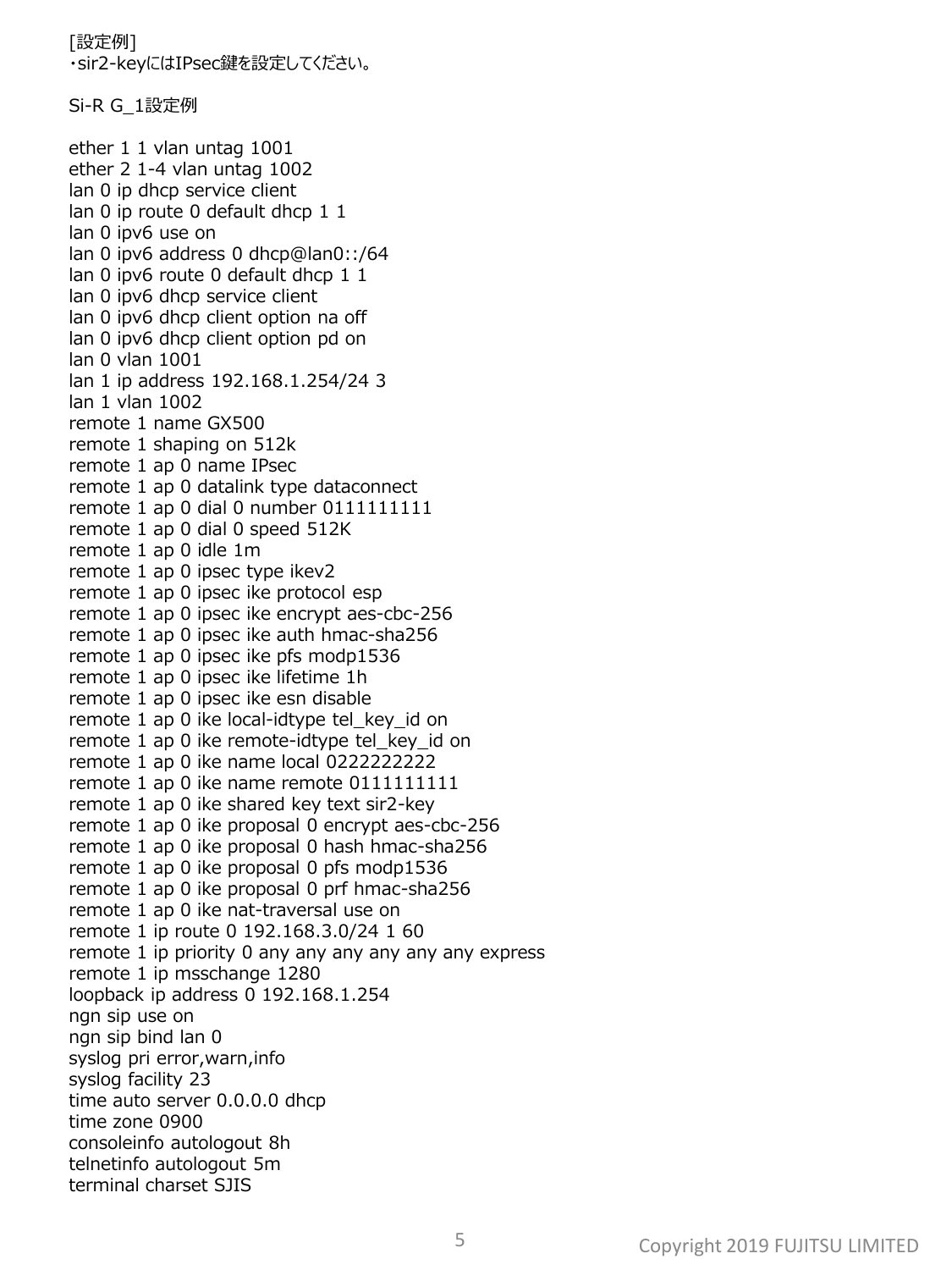[設定例] ・sir2-keyにはIPsec鍵を設定してください。

Si-R G\_2設定例

ether 1 1 vlan untag 1001 ether 2 1-4 vlan untag 1002 lan 0 ip dhcp service client lan 0 ip dhcp client option router off lan 0 ipv6 use on lan 0 ipv6 address 0 dhcp@lan0::/64 lan 0 ipv6 route 0 default dhcp 1 1 lan 0 ipv6 dhcp service client lan 0 ipv6 dhcp client option na off lan 0 ipv6 dhcp client option pd on lan 0 vlan 1001 lan 1 ip address 192.168.2.254/24 3 lan 1 vlan 1002 remote 1 name GX500 remote 1 shaping on 64k remote 1 ap 0 name IPsec remote 1 ap 0 datalink type dataconnect remote 1 ap 0 dial 0 number 0111111111 remote 1 ap 0 dial 0 speed 64K remote 1 ap 0 idle 1m remote 1 ap 0 ipsec type ikev2 remote 1 ap 0 ipsec ike protocol esp remote 1 ap 0 ipsec ike encrypt aes-cbc-256 remote 1 ap 0 ipsec ike auth hmac-sha256 remote 1 ap 0 ipsec ike pfs modp1536 remote 1 ap 0 ipsec ike lifetime 1h remote 1 ap 0 ipsec ike esn disable remote 1 ap 0 ike local-idtype tel key id on remote 1 ap 0 ike remote-idtype tel\_key\_id on remote 1 ap 0 ike name local 0333333333 remote 1 ap 0 ike name remote 0111111111 remote 1 ap 0 ike shared key text sir2-key remote 1 ap 0 ike proposal 0 encrypt aes-cbc-256 remote 1 ap 0 ike proposal 0 hash hmac-sha256 remote 1 ap 0 ike proposal 0 pfs modp1536 remote 1 ap 0 ike proposal 0 prf hmac-sha256 remote 1 ap 0 ike nat-traversal use on remote 1 ip route 0 192.168.3.0/24 1 60 remote 1 ip priority 0 any any any any any any express remote 1 ip msschange 1280 loopback ip address 0 192.168.2.254 ngn sip use on ngn sip bind lan 0 syslog pri error,warn,info syslog facility 23 time auto server 0.0.0.0 dhcp time zone 0900 consoleinfo autologout 8h telnetinfo autologout 5m terminal charset SJIS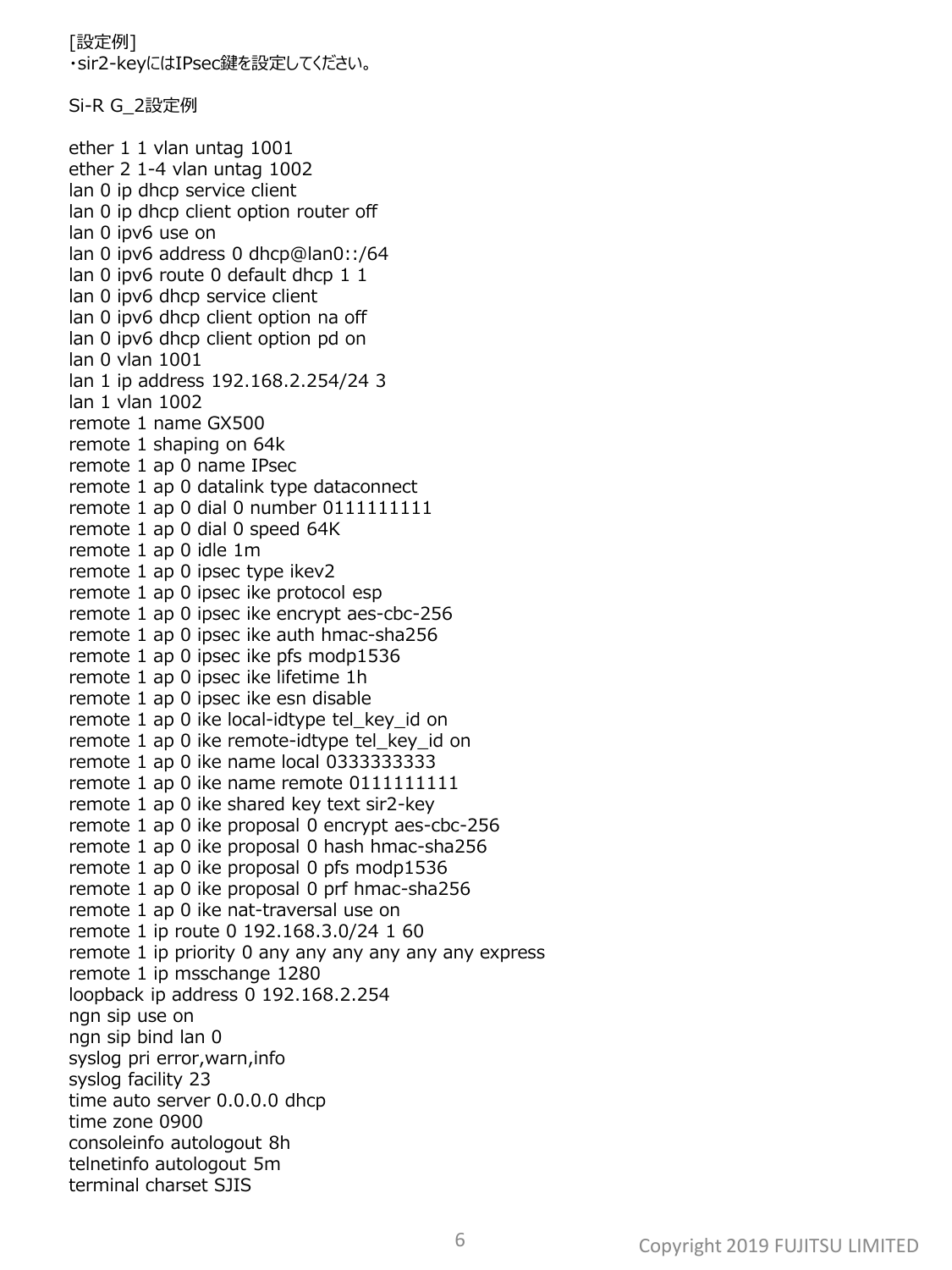解説 Si-R\_GX500設定解説

ip route 192.168.1.0 255.255.255.0 tunnel 1 ip route 192.168.2.0 255.255.255.0 tunnel 2 #Si-R G\_1のLAN向けのStatic経路を設定します。 #・192.168.1.0 : 宛先ネットワークです。 #・255.255.255.0 : マスクです。 #・tunnel 1: ネクストホップです。 # Si-R G\_2のLAN向けのStatic経路を設定します。 #・192.168.2.0 : 宛先ネットワークです。 #・255.255.255.0 : マスクです。 #・tunnel 2: ネクストホップです。 !

ip dhcp client-profile DHCPv4 #DHCPクライアント機能のプロファイルを設定します。

retries infinity #DHCPメッセージの返信があるまで再送します。

ngn enable #NGN網を介してSIP情報を取得します。 exit !

ipv6 route ::/0 dhcp port-channel 1 #DHCPv6サーバアドレスをゲートウェイアドレスとして登録するデフォルトルートの設定をします。 !

ipv6 dhcp client-profile DHCPv6 #DHCPv6クライアント機能のプロファイルを設定します。

option-request prefix-delegation #取得したプレフィックスをリジェクト経路として登録します。

```
option-request sip-server
#DHCPv6サーバにSIPサーバの情報を要求します。
```
option-request sip-server-domain #DHCPv6サーバにSIPサーバドメイン名の情報を要求します。

retries infinity #DHCPメッセージの返信があるまで再送します。

ngn enable #NGN網を介してSIP情報を取得します。 exit !

```
snmp-server source-interface port-channel 3
#SNMP TRAPの送信元IPアドレスとして使用するインタフェースの設定をします。
!
```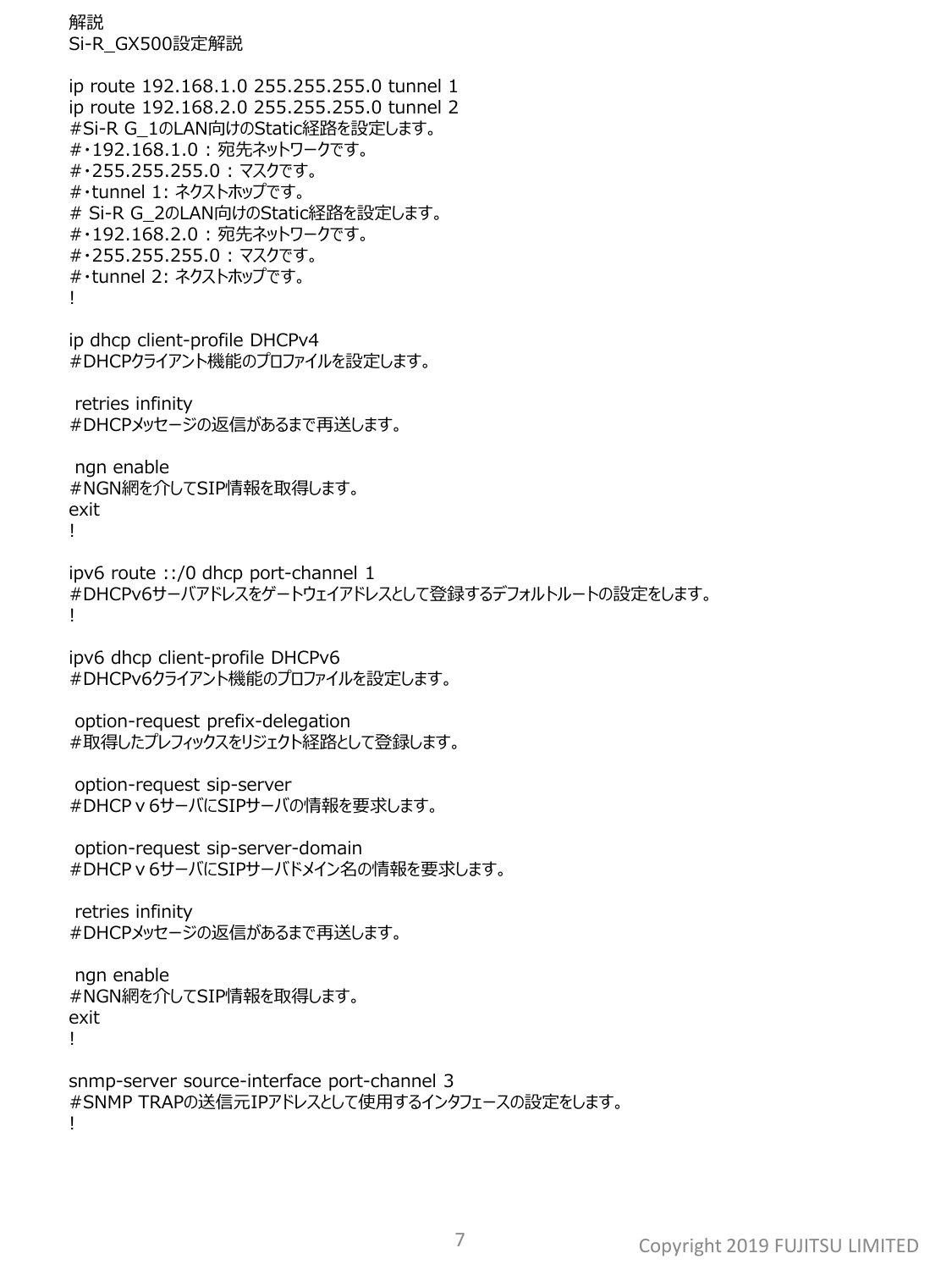crypto ipsec udp-encapsulation nat-t #NATトラバーサルを有効にします。

crypto ipsec udp-encapsulation-force #強制的にUDPカプセル化を行う設定をする。 #SIPを使用してIPsec通信する場合有効とする。 !

crypto ipsec policy P2 #IPsecポリシーのエントリの設定をします。

set pfs group5 #Diffie-Hellmanの設定をします。

set security-association lifetime seconds 3600 #IPsec-SA/Child-SAの生存時間を3600秒に設定します。

set security-association transform-keysize aes 256 256 256 #ネゴシエーションで使用するAESの鍵長の設定をします。

set security-association transform esp-aes esp-sha256-hmac #暗号化アルゴリズム、認証アルゴリズムの設定をします。 #・esp-aes:暗号化アルゴリズムにAESを設定します。 #・esp-sha-hmac:認証アルゴリズムにHMAC-SHA-1を設定します。 exit !

crypto ipsec selector SELECTOR #IPSEC-SA/CHILD SA用のセレクタのエントリの設定をします。

src 1 ipv4 any dst 1 ipv4 any #送信元および送信先にIPv4のすべてのアドレスを指定します。 exit !

crypto isakmp log sa #SA確率/解放をログに出力します。

crypto isakmp log session #セッション確率/解放をログに出力します。

crypto isakmp log negotiation-fail detail #ネゴシエーション失敗をログに出力します。

crypto isakmp negotiation retry timer 5 limit 2 timer-max 5 guard-time 0 #ISAKMPネゴシエーションの再送パラメータの設定をします。 #・retry timer:再送間隔に5を設定します。 #・limit:再送回数に2を設定します。 #・timer-max:最大送信間隔に5を設定します。 #・guard-time:再送ガード時間に0を設定します。

crypto isakmp security-association softlimit initiate seconds 90 #イニシエーターとして確立したISAKMP/IKE SAの生存時間満了する90秒前に新しいSAの接続を開始します。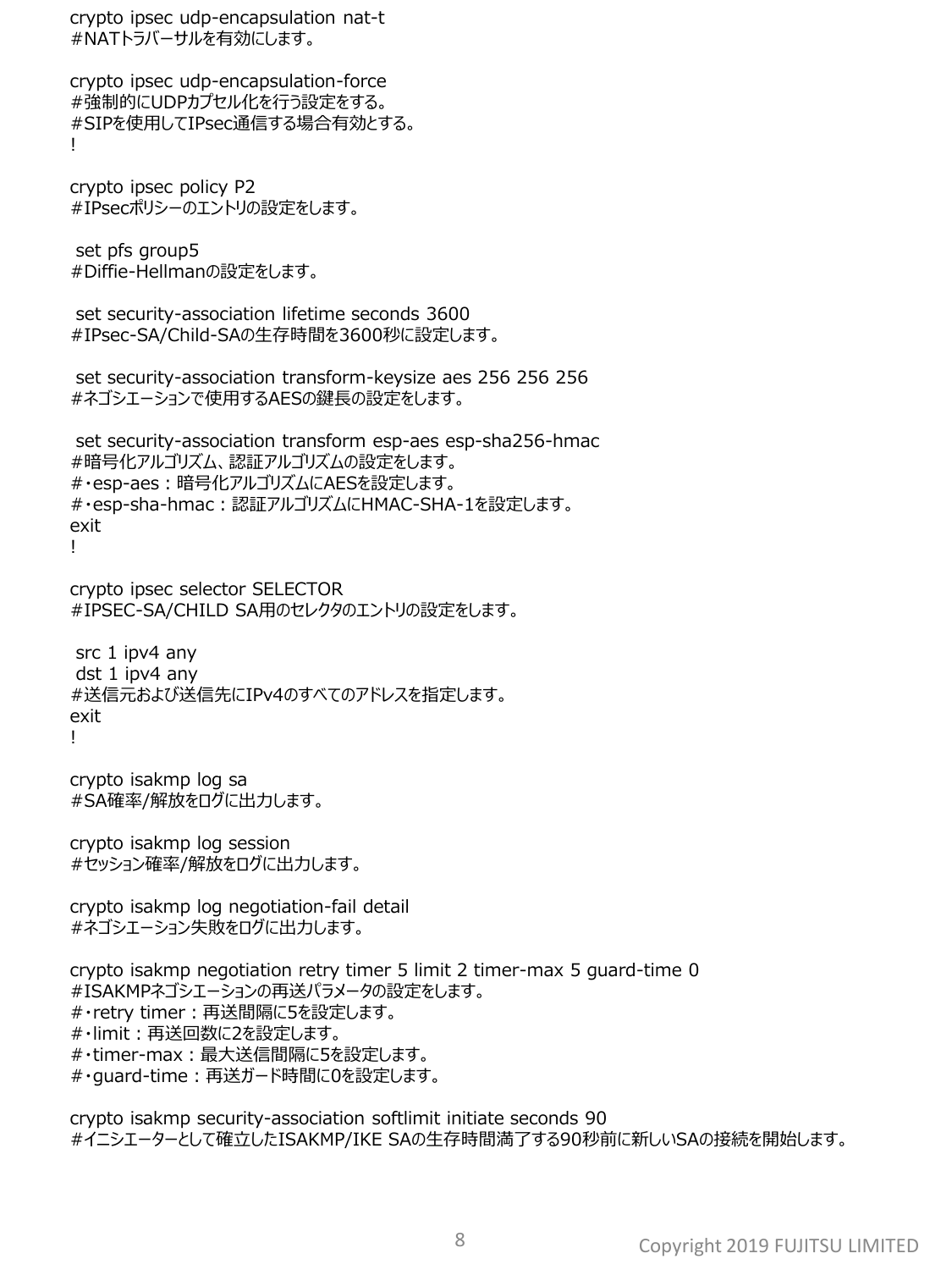crypto isakmp security-association softlimit respond seconds 30 #レスポンダーとして確立したISAKMP/IKE SAの生存時間満了する90秒前に新しいSAの接続を開始します。 !

crypto isakmp policy P1 #ISAKMPポリシー設定をします。

authentication pre-share #認証方式をPre-shared key方式に設定します。

encryption aes #ISAKMP-SA/IKE SAの暗号化アルゴリズムにAESを設定します。

encryption-keysize aes 256 256 256 #ISAKMP-SA/IKE SAのネゴシエーションで使用するAESの鍵長の設定します。

group 5 #Diffie-Hellmanグループ番号の設定をします。

hash sha-256 #ISAKMP-SA/IKE SAのハッシュアルゴリズムをSHA-2に設定します exit !

crypto isakmp profile 0222222222 # Si-R G\_1宛のISAKMPプロファイル設定を設定します。

match identity tel-key-id 0222222222 sha-256 #接続先の電話番号を設定します。

self-identity tel-key-id 0111111111 sha-256 #接続元の電話番号を設定します。

set isakmp-policy P1 #ISAKMPポリシー名を設定します。

set ipsec-policy P2 #このISAKMPプロファイルで使用するIPSECポリシー名を設定します。

set peer sip-profile 0111111111 #接続先の電話番号を設定します。

ike-version 2 #IKEv2を設定します。

local-key sir2-key #Pre-shared keyを設定します。 exit !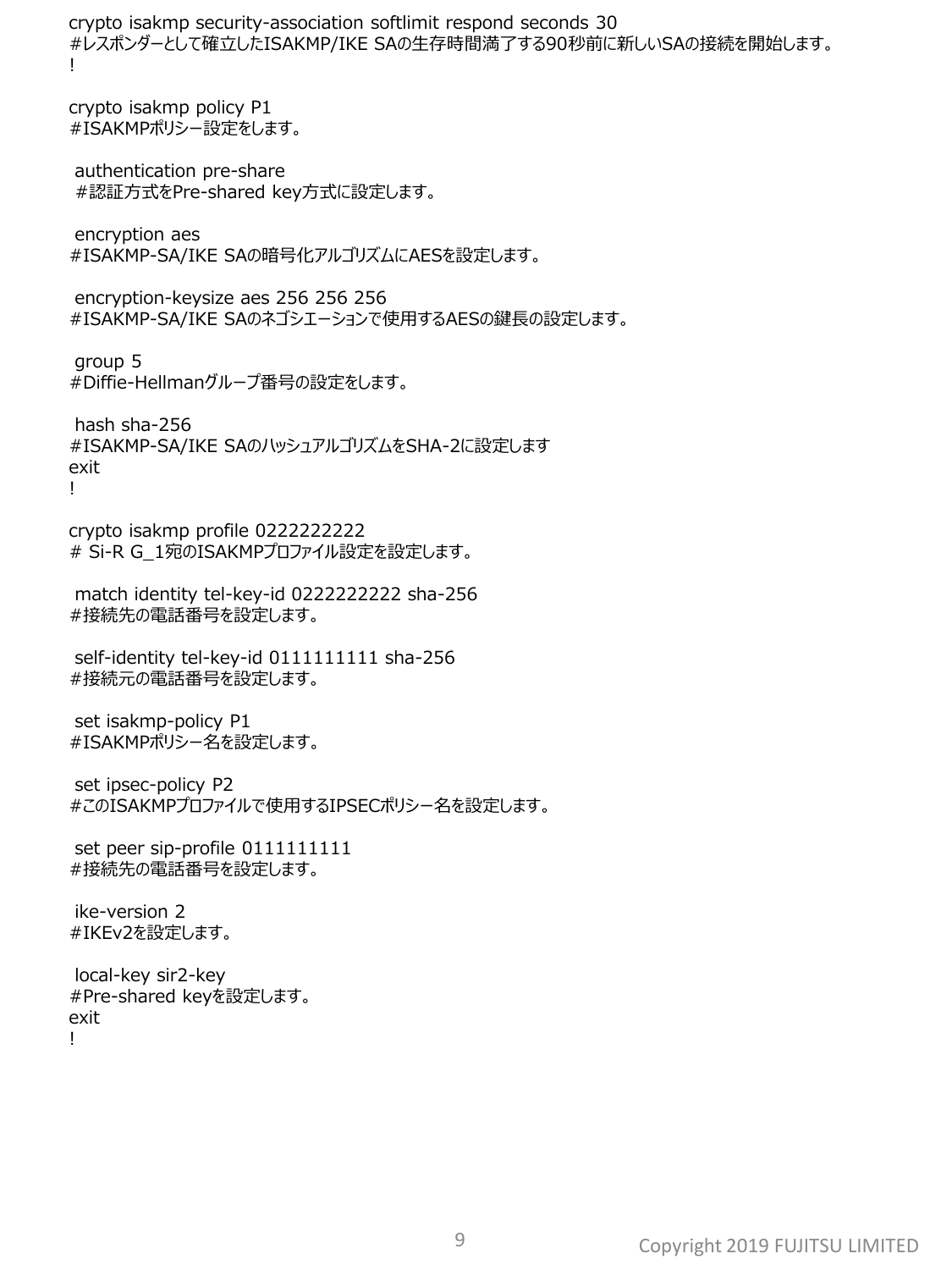crypto isakmp profile 0333333333 #Si-R G 2宛のISAKMPプロファイル設定を設定します。

match identity tel-key-id 0333333333 sha-256 #接続先の電話番号を設定します。

self-identity tel-key-id 0111111111 sha-256 #接続元の電話番号を設定します。

set isakmp-policy P1 #ISAKMPポリシー名を設定する。

set ipsec-policy P2 #このISAKMPプロファイルで使用するIPSECポリシー名を設定します。

set peer sip-profile 0333333333 #接続先の電話番号を設定します。

ike-version 2 #IKEv2を設定します。

local-key sir2-key #Pre-shared keyを設定します。 exit !

crypto session release idle-time 60 #セッションが一定時間ESP通信を行わない場合にセッションを解放する時間を設定します。 !

crypto map 0222222222 ipsec-isakmp #VPNセレクタ設定モードへの移行します。

match address SELECTOR #暗号化するパケットとしてIPSEC セレクタ名を設定します。

set isakmp-profile 0222222222 #使用するISAKMPプロファイル名の設定します。 exit !

crypto map 0333333333 ipsec-isakmp #VPNセレクタ設定モードへの移行します。

match address SELECTOR #暗号化するパケットとしてIPSEC セレクタ名を設定します。

set isakmp-profile 0333333333 #使用するISAKMPプロファイル名の設定します。 exit !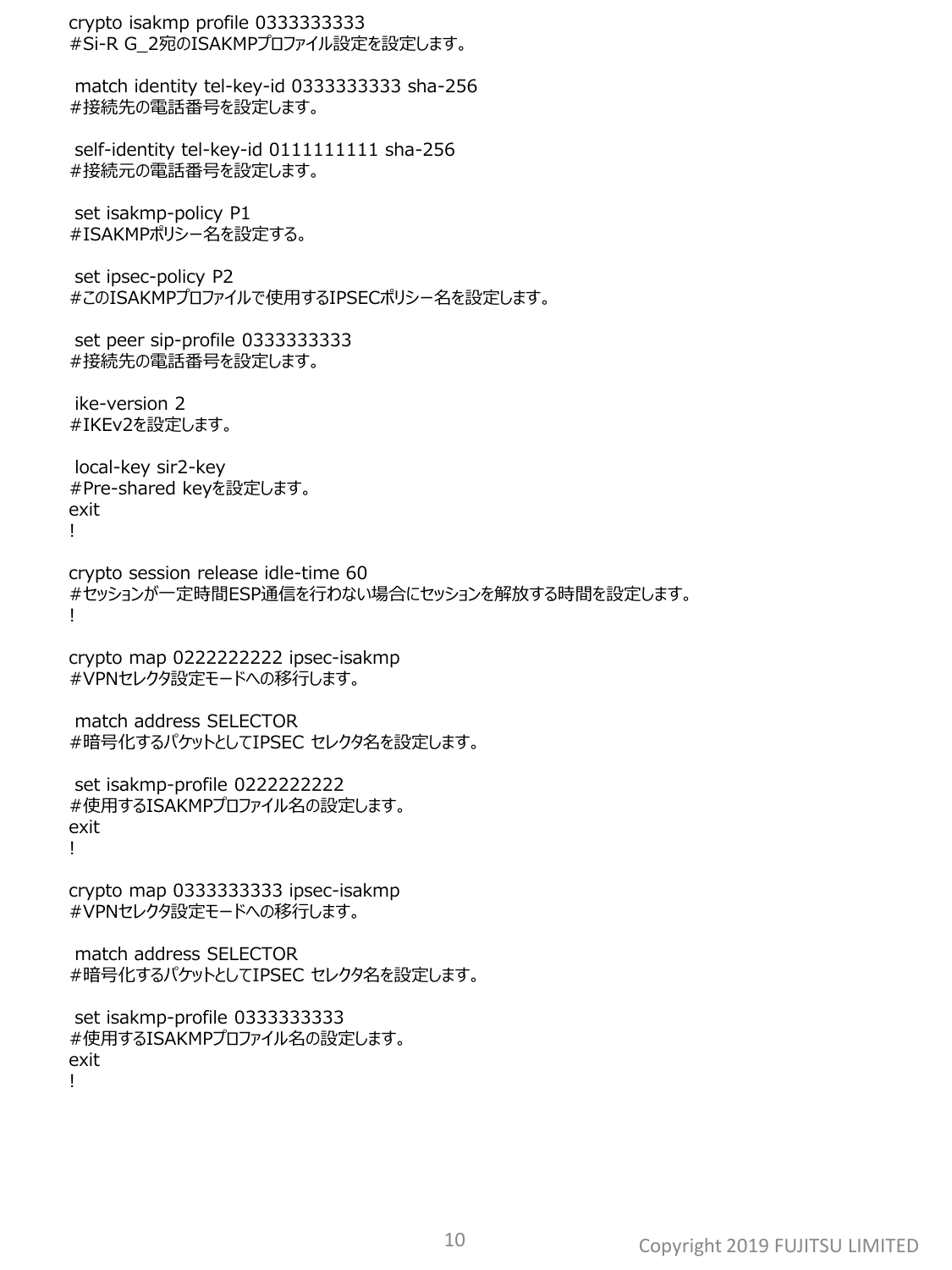ngn sip use enable #NGN網への接続とデータコネクト機能を有効にします。

ngn sip log session #データコネクト機能処理のsyslogにSIPセッションの接続/切断情報を出力させます。

ngn sip log registrar #データコネクト機能処理のsyslogにSIPレジストラ情報を出力させます。

ngn sip log session-fail #データコネクト機能処理のsyslogにSIPセッションの接続失敗を出力させます。

ngn sip log limit #データコネクト機能処理のsyslogにSIPの課金制御情報を出力させます。

ngn sip agent 0 bind port-channel 1 #ポートチャネル1でSIPコントロールパケット、メディアストリームパケットの送受信を行う設定をします。 !

ngn sip profile 0222222222 #SIP プロファイル設定モードに移行します。

remote dial 0 number 0222222222 #接続相手を指定します。

remote dial 0 speed 64k #発進時の帯域を64kに指定します。 exit !

ngn sip profile 0333333333 #SIP プロファイル設定モードに移行します。

remote dial 0 number 0333333333 #接続相手を指定します。

remote dial 0 speed 64k #発進時の帯域を64kに指定します。 exit

interface GigaEthernet 1/1 #WAN側のインタフェース設定をします。

channel-group 1 #チャネルグループ1を割り当てます。 exit !

interface GigaEthernet 1/3 #LAN側のインタフェース設定をします。

channel-group 3 #チャネルグループ5を割り当てます。 exit !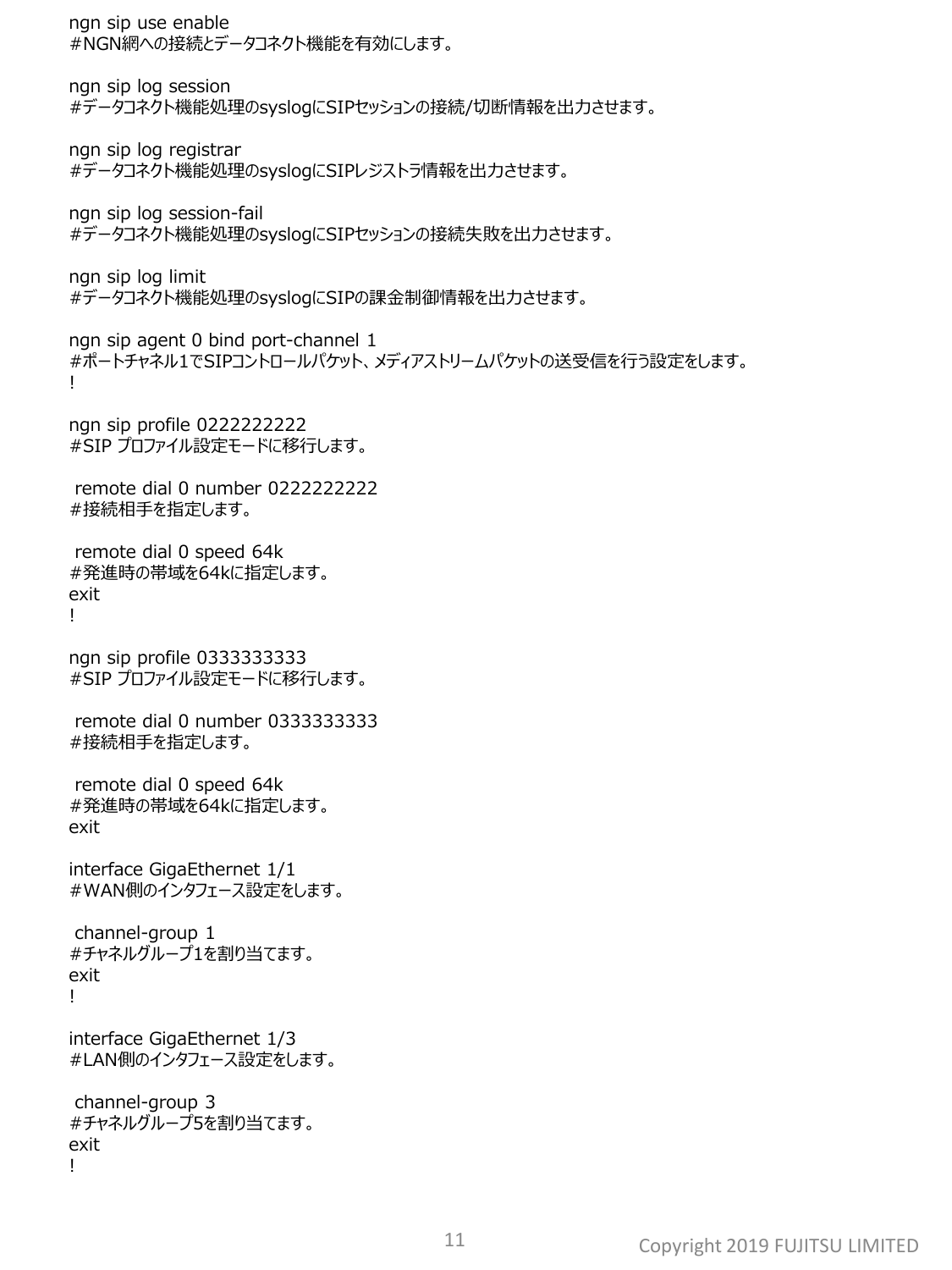interface Port-channel 1 #WAN側のポートチャネルの設定をします。

ip dhcp service client #DHCPv4クライアント機能を有効にします。

ip dhcp client-profile DHCPv4 #使用するプロファイル名を指定します。

ipv6 enable #IPv6アドレスを有効にします。

ipv6 address dhcp port-channel 1 ::1/64 #IPv6クライアント機能で取得したプレフィックスをポートチャネル1に設定します。

ipv6 nd receive-ra #RAを受信します。

ipv6 dhcp service client #DHCPv6 クライアント機能を有効にします。

```
ipv6 dhcp client-profile DHCPv6
#使用するプロファイル名を指定します。
exit
!
```

```
interface Port-channel 3
#LAN側のポートチャネルの設定をします。
```

```
ip address 192.168.3.254 255.255.255.0
#LAN側のIPアドレスを設定します。
#・192.168.3.254 : LAN側のIPアドレスです。
#・255.255.255.0 : LAN側のマスクです。
exit
!
```

```
interface Tunnel 1
# Si-R G_1側のトンネル設定をします。
```
ip unnumbered port-channel 3 #送信元としてポートチャネル3を使用します。

tunnel mode ipsec map 0222222222 #Tunnnlで使用するVPNセレクタの設定をします。 exit !

interface Tunnel 2 # Si-R G\_2側のトンネル設定をします。

ip unnumbered port-channel 3 #送信元としてポートチャネル3を使用します。

tunnel mode ipsec map 0333333333 #Tunnnlで使用するVPNセレクタの設定をします。 exit !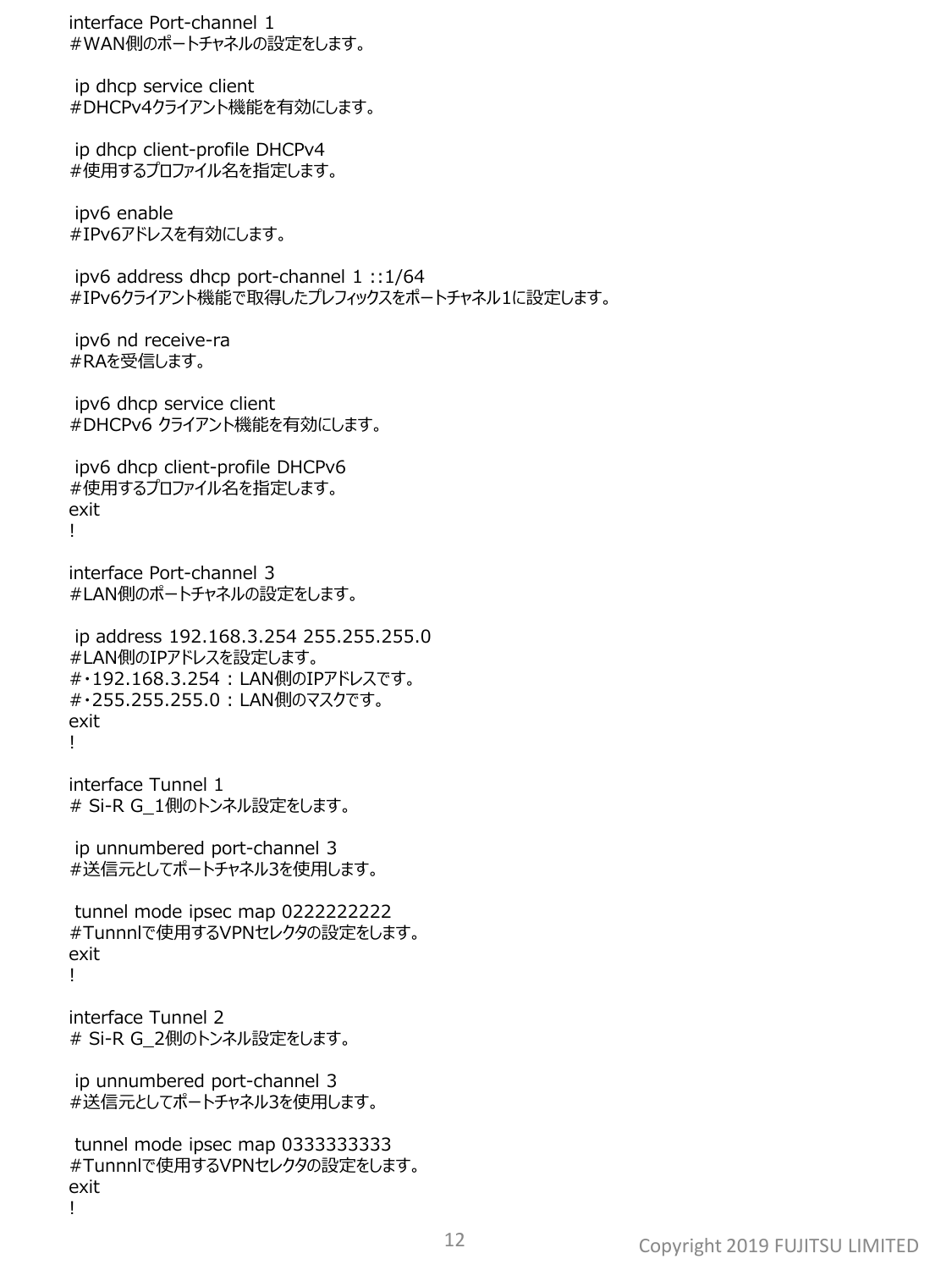解説 Si-R\_G\_1設定解説

ether 1 1 vlan untag 1001 #ether1 1ポートをTag なしVLAN1001に設定します。

ether 2 1-4 vlan untag 1002 #ether2 1-4ポートをTag なしVLAN1002に設定します。

lan 0 ip dhcp service client #WAN側インターフェースに対して、IPv4 DHCPクライアント機能を有効にします。

lan 0 ip route 0 default dhcp 1 1 #WAN側インタフェースでDHCP サーバから受け取ったREPLYの送信元をデフォルトルートに設定します。

lan 0 ipv6 use on #WAN側インタフェースでIPv6機能を有効にします。

lan 0 ipv6 address 0 dhcp@lan0::/64 #WAN側インタフェースでIPv6 DHCP クライアントが取得したIPv6アドレスを設定します。

lan 0 ipv6 route 0 default dhcp 1 1 #WAN側インタフェースでDHCP サーバから受け取ったREPLYの送信元をデフォルトルートに設定します。

lan 0 ipv6 dhcp service client #WAN側インターフェースに対して、IPv6 DHCPクライアント機能を有効にします。

lan 0 ipv6 dhcp client option na off #IPv6 DHCP クライアントのIPv6 アドレス要求を無効にします。

lan 0 ipv6 dhcp client option pd on #IPv6 DHCP クライアントのIPv6 アドレス要求をonに設定します。

lan 0 vlan 1001 #VLAN ID とlan 定義番号の関連付けを行います。

lan 1 ip address 192.168.1.254/24 3 #LAN側IPアドレスを設定します。 #・192.168.1.254/24 : LAN側のIPアドレス/マスクです。 #・3:ブロードキャストアドレスのタイプ。通常は3で構いません。

lan 1 vlan 1002 #VLAN ID とlan 定義番号の関連付けを行います。

remote 1 name GX500 #GX500向けのIPsecインターフェースの名前(任意)を設定します。

remote 1 shaping on 512k #シェーピングを設定します。

remote 1 ap 0 name IPsec #アクセスポイントの名前(任意、remote nameと同じでも可)を設定します。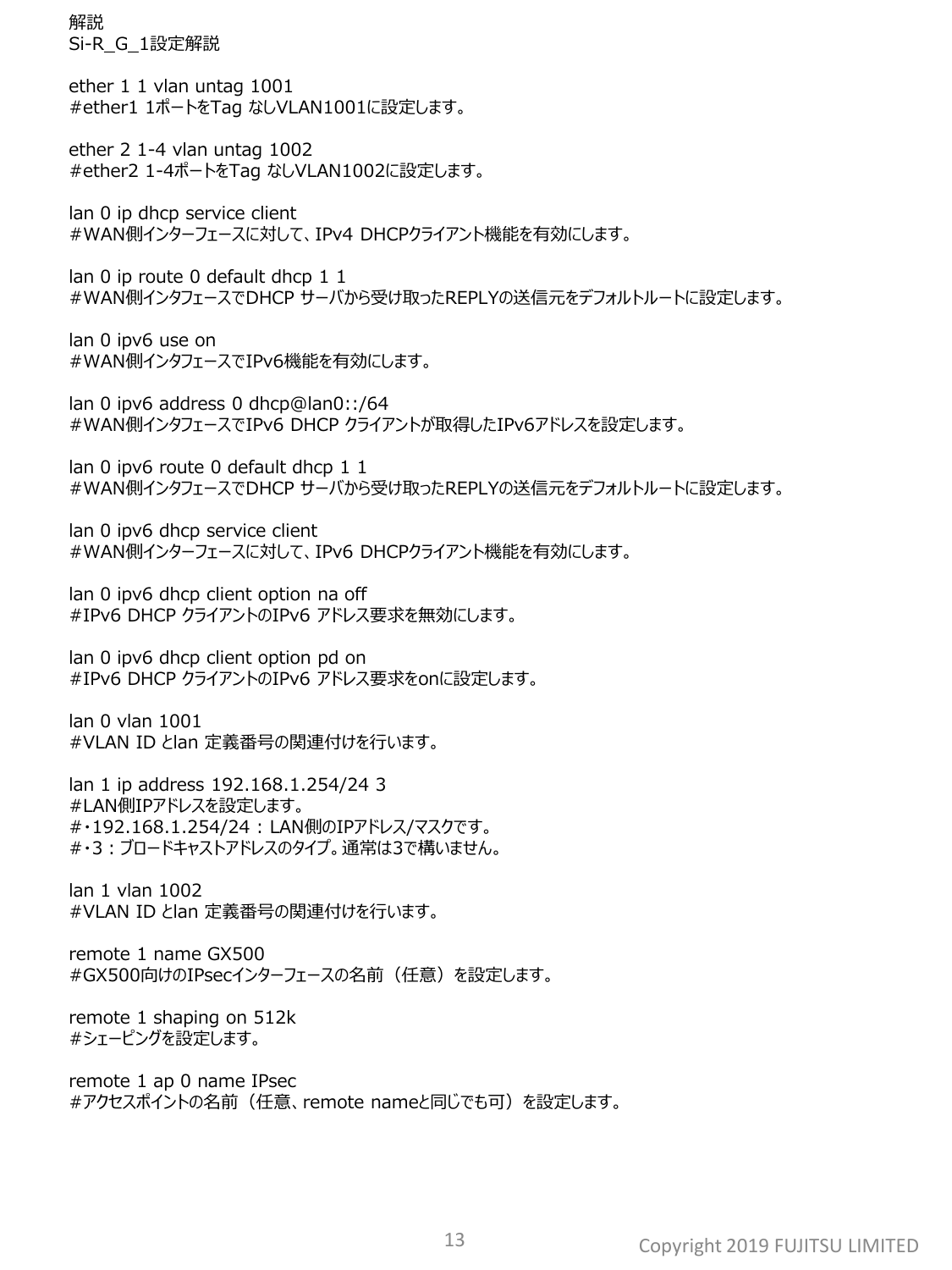remote 1 ap 0 datalink type dataconnect #パケット転送方法としてデータコネクトを設定します。

remote 1 ap 0 dial 0 number 0111111111 #接続先の電話番号を設定します。

remote 1 ap 0 dial 0 speed 512K #接続時の通信速度を設定します。

remote 1 ap 0 idle 1m #無通信監視タイマを設定します。

remote 1 ap 0 ipsec type ikev2 #IPsec情報のタイプにIPsec自動鍵交換(IKE Version2/IPsec Version3)を設定します。

remote 1 ap 0 ipsec ike protocol esp #自動鍵交換用IPsec情報のセキュリティプロトコルにESP(暗号)を設定します。

remote 1 ap 0 ipsec ike encrypt aes-cbc-256 #自動鍵交換用IPsec情報の暗号情報にAES256ビットを設定します。

remote 1 ap 0 ipsec ike auth hmac-sha256 #自動鍵交換用IPsec情報の認証情報にSHA2を設定します。

remote 1 ap 0 ipsec ike pfs modp1536 #自動鍵交換用IPsec情報のPFS使用時のDH(Diffie-Hellman)グループにmodp1536を設定します。

remote 1 ap 0 ipsec ike lifetime 1h #自動鍵交換用IPsec 情報のSA 有効時間を設定します。

remote 1 ap 0 ipsec ike esn disable #IPsecV3情報のESN(拡張シーケンス番号)を要求なしに設定します。

remote 1 ap 0 ike local-idtype tel\_key\_id on #IKE Version2情報の自装置ID タイプを任意の文字列(NGN 網電話番号)に設定します。

remote 1 ap 0 ike remote-idtype tel key id on #IKE Version2情報の相手装置ID タイプを任意の文字列(NGN 網電話番号)に設定します。

remote 1 ap 0 ike name local 0222222222 #IKE情報の自装置識別情報を設定します。

remote 1 ap 0 ike name remote 0111111111 #IKE情報の相手装置識別情報を設定します。

remote 1 ap 0 ike shared key text sir2-key #IKEセッション確立時の共有鍵(Pre-shared key)を設定します。

remote 1 ap 0 ike proposal 0 encrypt aes-cbc-256 #IKEセッション用暗号情報の暗号アルゴリズムにAES256ビットを設定します。

remote 1 ap 0 ike proposal 0 hash hmac-sha256 #IKEセッション用の認証情報にSHA2を設定します。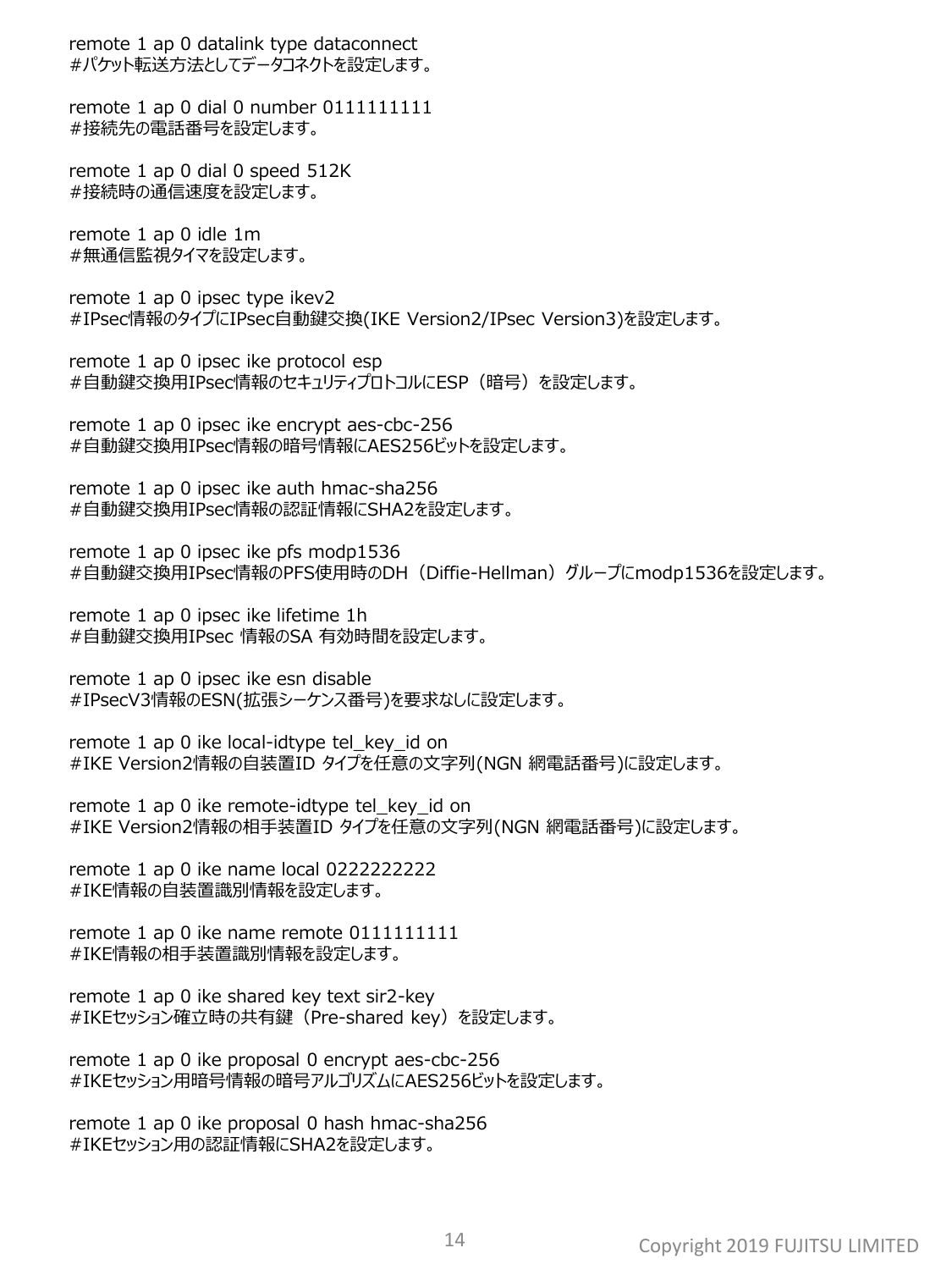remote 1 ap 0 ike proposal 0 pfs modp1536 #IKE情報のPFS使用時のDH(Diffie-Hellman)グループにmodp1536を設定します。

remote 1 ap 0 ike proposal 0 prf hmac-sha256 #IKE Version2セッション用prf(Pseudo Random Function)の設定にSHA2を設定します。

remote 1 ap 0 ike nat-traversal use on #IKE情報のNAT トラバーサルを利用する設定をします。

remote 1 ip route 0 192.168.3.0/24 1 60 #対向装置GX500のLAN側ネットワークへのスタティックルートを設定します。 #・192.168.3.0/24 : 対向装置GX500のLAN側ネットワークです。 #・1 : metric値です。通常は1で構いません。 #・60 : distance値です。

remote 1 ip priority 0 any any any any any any express #帯域制御の設定をします。 #シェーピングを使用する際に必要となります。

remote 1 ip msschange 1280 #MSS書き換えの設定をします。

loopback ip address 0 192.168.1.254 #loopbackのアドレスを設定します。

syslog pri error,warn,info syslog facility 23 #システムログ情報の出力情報 / 出力対象ファシリティの設定をします。通常はこの値で構いません。

time auto server 0.0.0.0 dhcp time zone 0900 #DHCP サーバが広報する時刻提供サーバに従います。 #タイムゾーンを設定します。通常はこのままで構いません。

consoleinfo autologout 8h telnetinfo autologout 5m #シリアルコンソール、TELNETコネクションの入出力がない場合のコネクション切断時間を設定します。通常はこ の値で構いません。

ngn sip use on ngn sip bind lan 0 #SIPプロトコルを利用可否 / 利用するインタフェースを設定します。

terminal charset SJIS #ターミナルで使用する漢字コードをShift JISコードに設定します。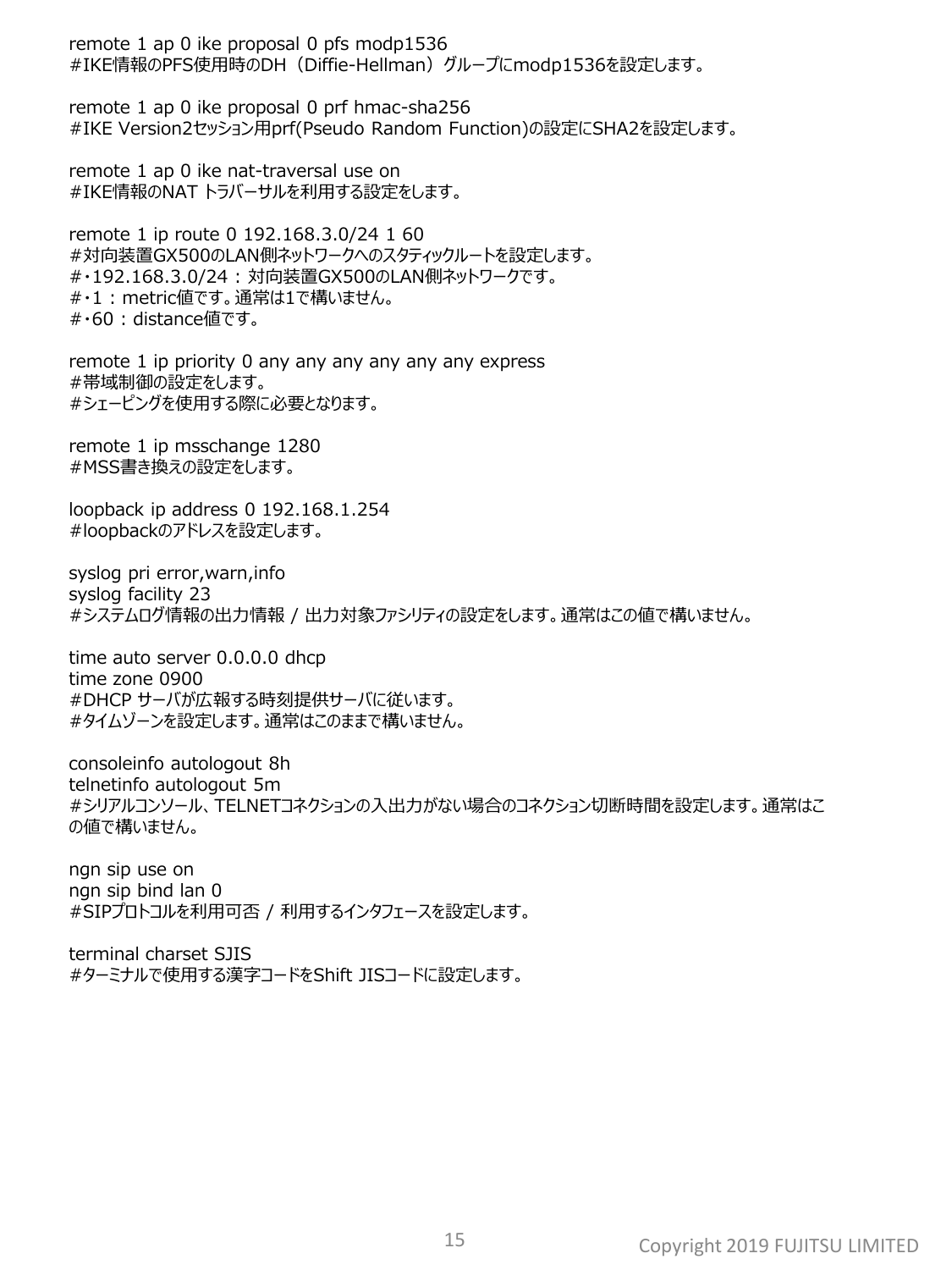解説 Si-R\_G\_2設定解説

ether 1 1 vlan untag 1001 #ether1 1ポートをTag なしVLAN1001に設定します。

ether 2 1-4 vlan untag 1002 #ether2 1-4ポートをTag なしVLAN1002に設定します。

lan 0 ip dhcp service client #WAN側インターフェースに対して、IPv4 DHCPクライアント機能を有効にします。

lan 0 ip dhcp client option router off #IPv4 DHCP クライアントのRouter オプションを無効に設定します。

lan 0 ipv6 use on #WAN側インタフェースでIPv6機能を有効にします。

lan 0 ipv6 address 0 dhcp@lan0::/64 #WAN側インタフェースでIPv6 DHCP クライアントが取得したIPv6アドレスを設定します。

lan 0 ipv6 route 0 default dhcp 1 1 #WAN側インタフェースでDHCP サーバから受け取ったREPLYの送信元をデフォルトルートに設定します。

lan 0 ipv6 dhcp service client #WAN側インターフェースに対して、IPv6 DHCPクライアント機能を有効にします。

lan 0 ipv6 dhcp client option na off #IPv6 DHCP クライアントのIPv6 アドレス要求を無効にします。

lan 0 ipv6 dhcp client option pd on #IPv6 DHCP クライアントのIPv6 アドレス要求をonに設定します。

lan 0 vlan 1001 #VLAN ID とlan 定義番号の関連付けを行います。

lan 1 ip address 192.168.2.254/24 3 #LAN側IPアドレスを設定します。 #・192.168.2.254/24 : LAN側のIPアドレス/マスクです。 #・3:ブロードキャストアドレスのタイプ。通常は3で構いません。

lan 1 vlan 1002 #VLAN ID とlan 定義番号の関連付けを行います。

remote 1 name GX500 #GX500向けのIPsecインターフェースの名前(任意)を設定します。

remote 1 shaping on 64k #シェーピングを設定します。

remote 1 ap 0 name IPsec #アクセスポイントの名前(任意、remote nameと同じでも可)を設定します。

remote 1 ap 0 datalink type dataconnect #パケット転送方法としてデータコネクトを設定します。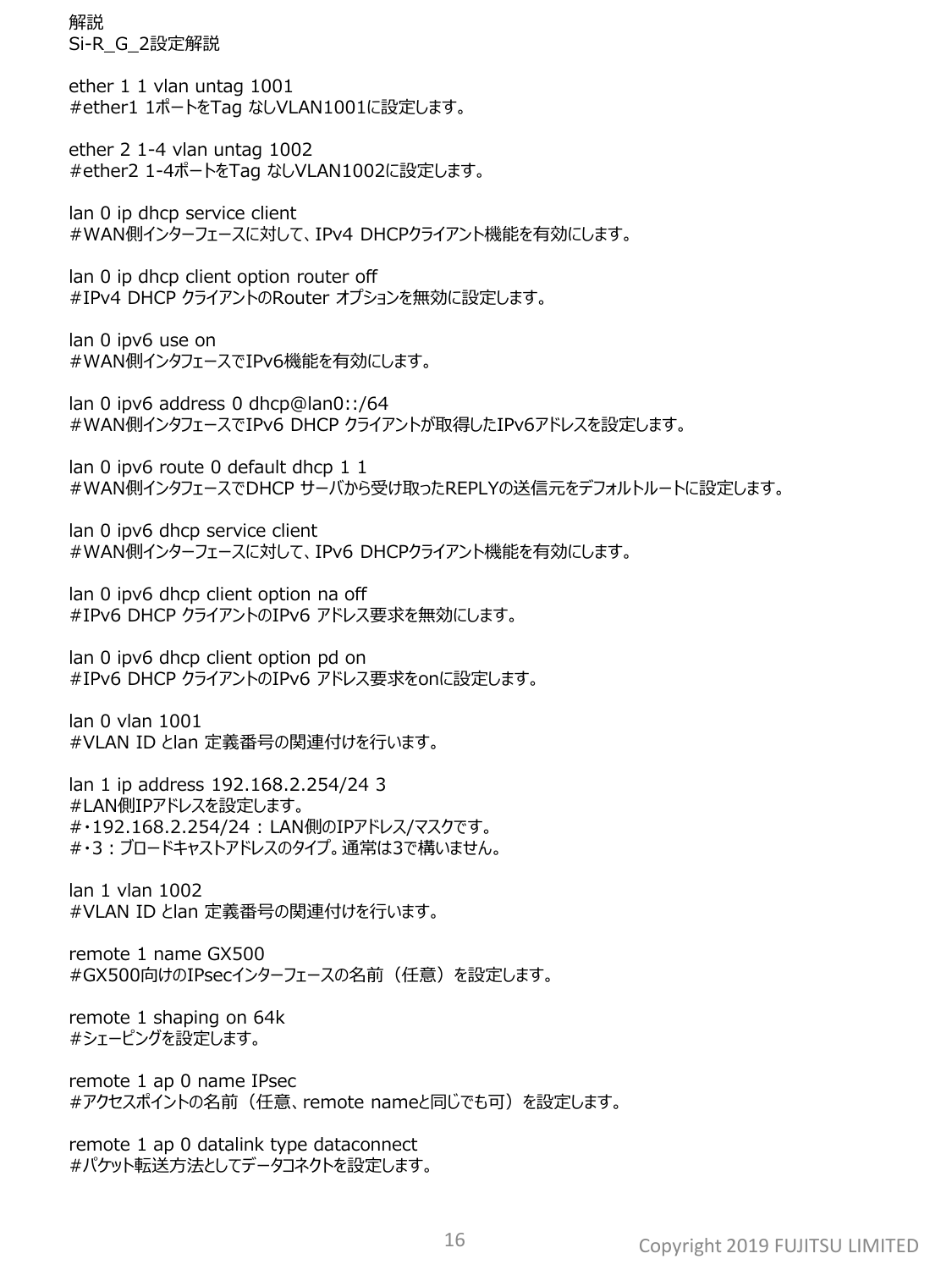remote 1 ap 0 dial 0 number 0111111111 #接続先の電話番号を設定します。

remote 1 ap 0 dial 0 speed 64K #接続時の通信速度を設定します。

remote 1 ap 0 idle 1m #無通信監視タイマを設定します。

remote 1 ap 0 ipsec type ikev2 #IPsec情報のタイプにIPsec自動鍵交換(IKE Version2/IPsec Version3)を設定します。

remote 1 ap 0 ipsec ike protocol esp #自動鍵交換用IPsec情報のセキュリティプロトコルにESP(暗号)を設定します。

remote 1 ap 0 ipsec ike encrypt aes-cbc-256 #自動鍵交換用IPsec情報の暗号情報にAES256ビットを設定します。

remote 1 ap 0 ipsec ike auth hmac-sha256 #自動鍵交換用IPsec情報の認証情報にSHA2を設定します。

remote 1 ap 0 ipsec ike pfs modp1536 #自動鍵交換用IPsec情報のPFS使用時のDH(Diffie-Hellman)グループにmodp1536を設定します。

remote 1 ap 0 ipsec ike lifetime 1h #自動鍵交換用IPsec 情報のSA 有効時間を設定します。

remote 1 ap 0 ipsec ike esn disable #IPsecV3情報のESN(拡張シーケンス番号)を要求なしに設定します。

remote 1 ap 0 ike local-idtype tel\_key\_id on #IKE Version2情報の自装置ID タイプを任意の文字列(NGN 網電話番号)に設定します。

remote 1 ap 0 ike remote-idtype tel key id on #IKE Version2情報の相手装置ID タイプを任意の文字列(NGN 網電話番号)に設定します。

remote 1 ap 0 ike name local 0333333333 #IKE情報の自装置識別情報を設定します。

remote 1 ap 0 ike name remote 01111111111 #IKE情報の相手装置識別情報を設定します。

remote 1 ap 0 ike shared key text sir2-key #IKEセッション確立時の共有鍵(Pre-shared key)を設定します。

remote 1 ap 0 ike proposal 0 encrypt aes-cbc-256 #IKEセッション用暗号情報の暗号アルゴリズムにAES256ビットを設定します。

remote 1 ap 0 ike proposal 0 hash hmac-sha256 #IKEセッション用の認証情報にSHA2を設定します。